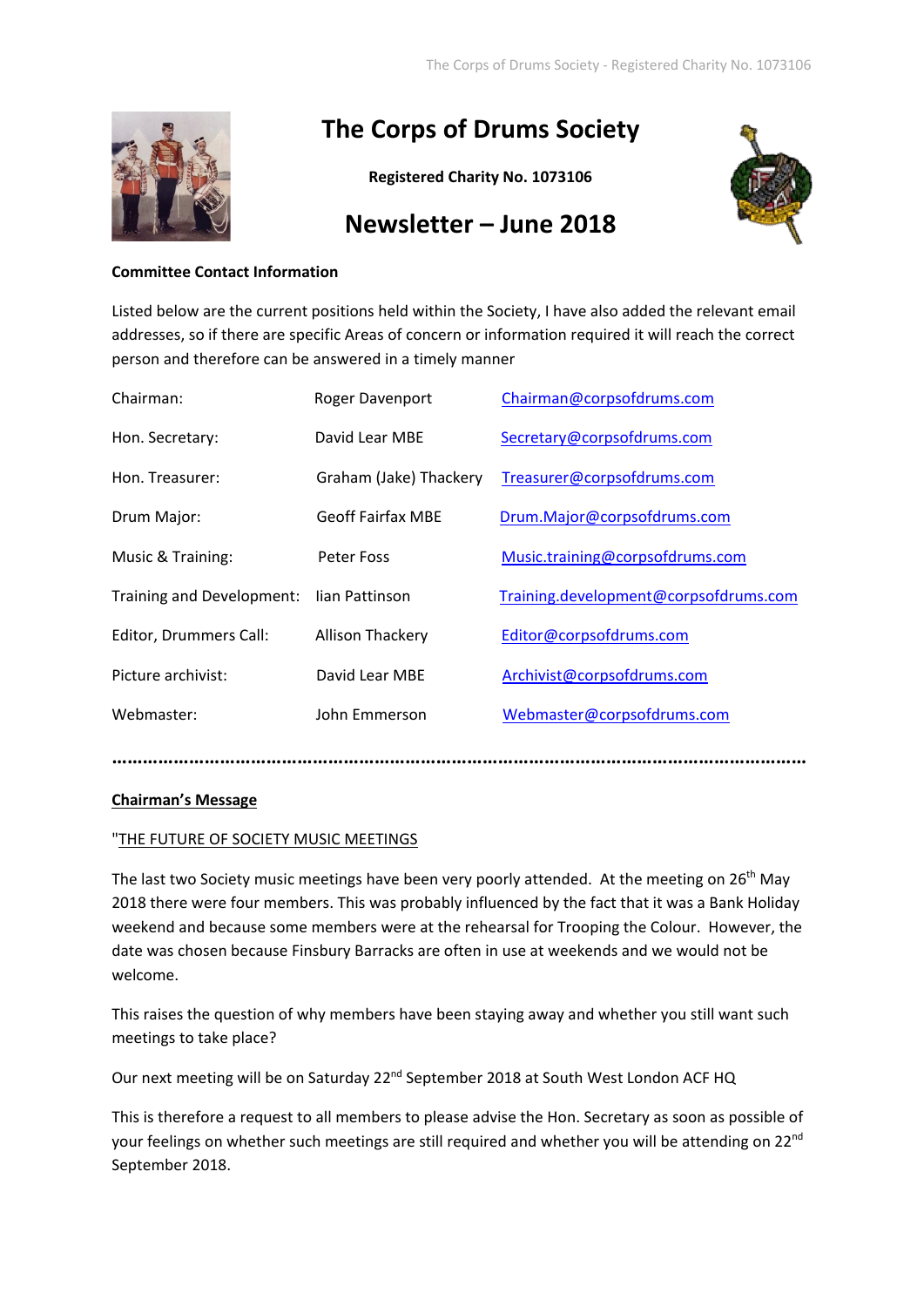Music meetings have been taking place since the Society started in 1977 and it would be unfortunate if they were to cease. In the past attendees have tended to be from civilian Corps, many of which no longer exist. It would be good to attract young drummers and flute-players, who would benefit from extra tuition.

We have also now been told that the HAC Barracks will no longer be available to us for Corps of Drums Practices.

## *YOUR SOCIETY NEEDS YOU!*

#### *(Note this message has been emailed to all current members, where have the email addresses)*

**………………………………………………………………………………………………………………………**

#### **Corps of Drums Society Music Meetings**

**Saturday 1st September – The planned meeting has now been CANCELLED and will held on 22nd September 2018**

**Saturday 22nd September 2018 - South West London ACF HQ, 27 St Johns Hill, London, SW11 1TT** (The centre is opposite Clapham Junction Train Station)

#### **Music Meeting Content**

- Briefing
- Full Corps of Drums Practice
- Coaching stands Flute / Side Drum & Bugle
- Lunch
- Sectional Rehearsals Practicing tunes for the LMS
- Full Corps of Drums Practice

#### **Saturday 27 October 2018 - (Lord Mayor Show (LMS) - Rehearsal)**

## **10th Leicester (1st SYSTON) Scout & Guide Band COD**

The meeting at Syston is being hosted by Pam Hales and members of the Syston Scout and Guide Band, between 10:00 – 16:00 - details for this practice are as follows;

Humphrey Perkins School, Cotes Road, Barrow upon Soar, Loughborough, Leicester LE12 8JU

**………………………………………………………………………………………………………………………**

#### **Lord Mayor's Show 2018**

We will be putting together a Combined Corps for this Year's Lord Mayors Show, we will be collating names of those groups and members who wish to participate in the LMS, I have also put information on the CODS Facebook page. Details for the vehicles that you wish to bring to the LMS will be requested in June.

The music will be;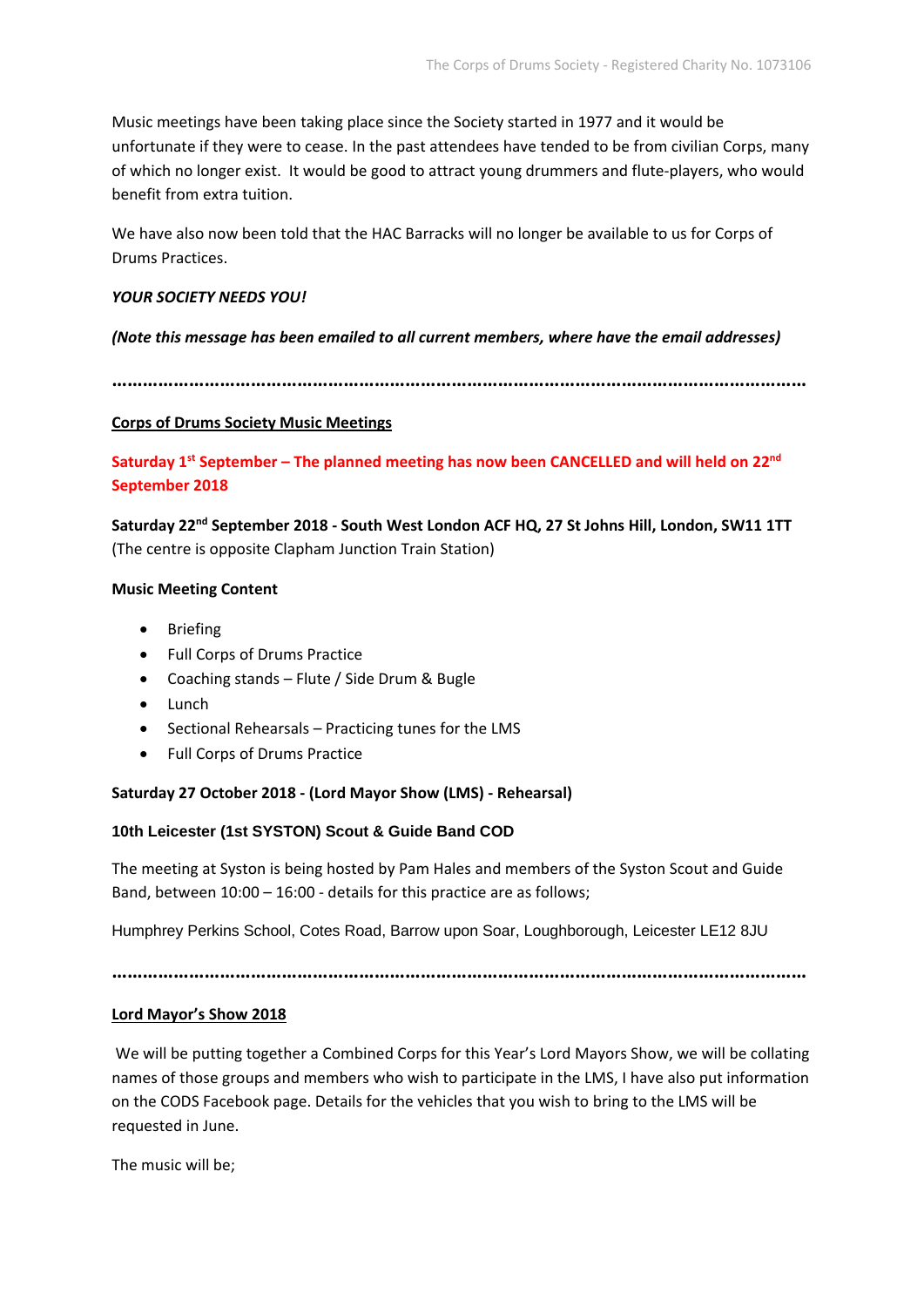| Killaloe:              | Flutes with Bugle Intro              | Children's Love:     | <b>Flutes</b>       |
|------------------------|--------------------------------------|----------------------|---------------------|
| Heraldry:              | <b>Bugles</b>                        | <b>Bugle Bells:</b>  | <b>Bugles</b>       |
| Hazelmere:             | Flutes with bell-lyres intro.        | Great Escape:        | <b>Flutes</b>       |
| Eye Level:             | Flutes & bell-lyres                  | Galanthia:           | <b>Flutes</b>       |
| Mud Cabin:             | <b>Flutes</b>                        | Mechanised Infantry: | Bugles & bell lyres |
| Little Bugler:         | Bugles & bell-lyres                  | Welsh Medley:        | <b>Flutes</b>       |
| 1914-18 Medley: Flutes |                                      | The Adjutant:        | <b>Flutes</b>       |
|                        | The Longest Day: Flutes & bell-lyres | Minstrel Boy:        | Flutes & bell-lyres |

The designated march is the 1914-18 Medley.

#### **If you require any of the music, please contact Peter Foss at** [Music.training@corpsofdrums.com](mailto:Music.training@corpsofdrums.com)

#### O[r peter.foss@blueyonder.co.uk](mailto:peter.foss@blueyonder.co.uk)

**…………………………………………………………………………………………………………………………….**

## **Kneller Hall – CODS Visit - Saturday 13th October 2018**

The Corps of Drums Society will be arranging a visit to Kneller Hall on the date stated above, prior to its closing in 2020. Anyone interested in attending this visit are to emails the Hon Secretary (Emails listed above). It is proposed that the visit will commence at 11:00.

It is also planned to hold a Music Meeting and hold the AGM on this day.

We will place a page on the Facebook page, and anyone wishing to attend will reply to admin.

Further details as they are available will be placed on the Fb page and contained within the monthly newsletters.

**…………………………………………………………………………………………………………………….**

## **ITC Catterick – Drums Gathering – 16th – 18th November**

The details for this year Drums Gathering has been sent out by the Staff Drum Major, Paul Blakelock and emailed to all those on the mailing list, there is a Facebook page under the heading of "The Gathering"

The details for the weekend and Itinery are attached to the Gathering proforma.

Should you wish to attend, and have not received a proforma please email Paul on the following email, or message through Facebook

[Paul.blakelock410@mod.gov.uk](mailto:Paul.blakelock410@mod.gov.uk)

**………………………………………………………………………………………………………………….**

## **10th Leicester (1st SYSTON) Scout & Guide Band COD**

Planned Engagements for this year, should anyone like to watch.

• The Armed Forces Day, Himley Hall, Dudley, West Midlands, DY3 4DF on - Sunday 1st July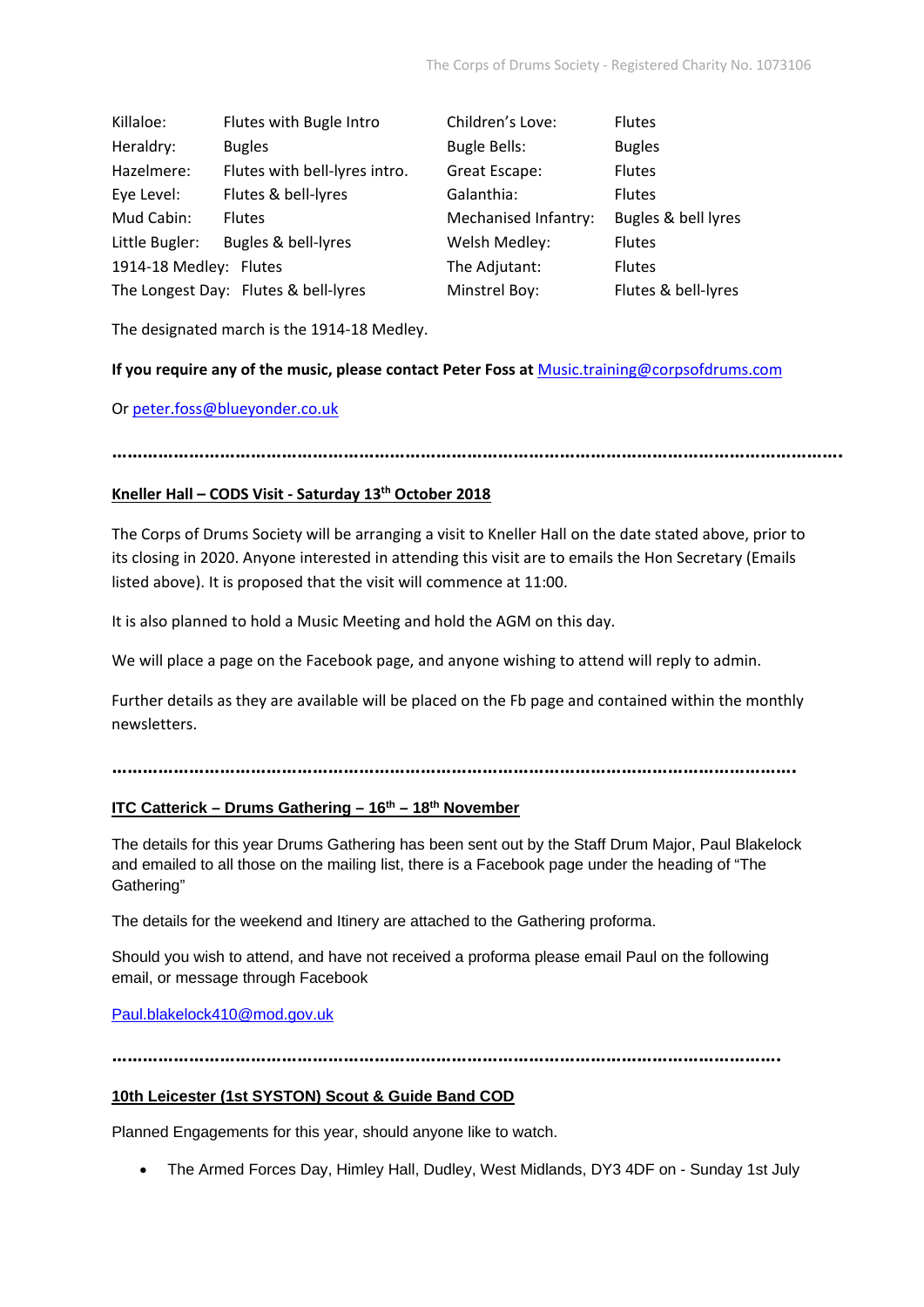- Summer Rhythm Competition, (in conjunction with BYBA) Corby Town FC, Rockingham Road, Corby NN17 2FB - Sunday 8th July
- Greater Manchester Marching Band Competition, Longford Park Stadium, Rybank Rd, Manchester, M21 9LU - Sunday 16th Sept

For any further information, please email Pam Hales on the following email address

#### [pamhales@btinternet.com](mailto:pamhales@btinternet.com)

**………………………………………………………………………………………………………………………….**

#### **Yorkshire Corps of Drums (YCOD) - Music Practices / Engagements 2018**

#### Engagements

- Bridlington Saturday  $14<sup>th</sup>$  July TBC
- Ypres / Menin Gate (See details under the Combined Guards Division COD below)
- WW11 Weekend Pickering Saturday  $13<sup>th</sup>$  October
- Remembrance Sunday Goole 11<sup>th</sup> November

## YCOD Practices

Listed below are the Practice dates for the YCOD for the months of May and June, but the Corps meets every 2<sup>nd</sup> Wednesday of the Month, if anyone requires timings please email Peter Garthwaite on the email below. Practices are held at Harewood Barracks, Regent Street, Leeds LS7 1AT

#### [p.garthwaite@ntlworld.com](mailto:p.garthwaite@ntlworld.com)

**…………………………………………………………………………………………………………………………….**

## **Cinque Ports (Rifle Volunteers) Corps of Drums - Music Practices / Engagements 2018**

#### **Engagements**

- Ramsgate Battle for Victory, Kent  $-14$ <sup>th</sup> July
- Rye Show  $-18^{th}$  August
- Pearly Kings & Queens, The Guildhall, London  $-16<sup>th</sup>$  September

## **Practices**

## Dates TBC

The Practices are held at The Scout Hut, Mint Walk Warlingham, CR6 9SA – 10:00 – 15:30 for further Information please email either [geoff.fairfax@talktalk.net](mailto:geoff.fairfax@talktalk.net) or [secretary@corpsofdrums.com](mailto:secretary@corpsofdrums.com)

We are always looking for new members, again if you are interested in brushing up on your drumming skills, come along, you do as much or as little as you want to do.

**…………………………………………………………………………………………………………………………….**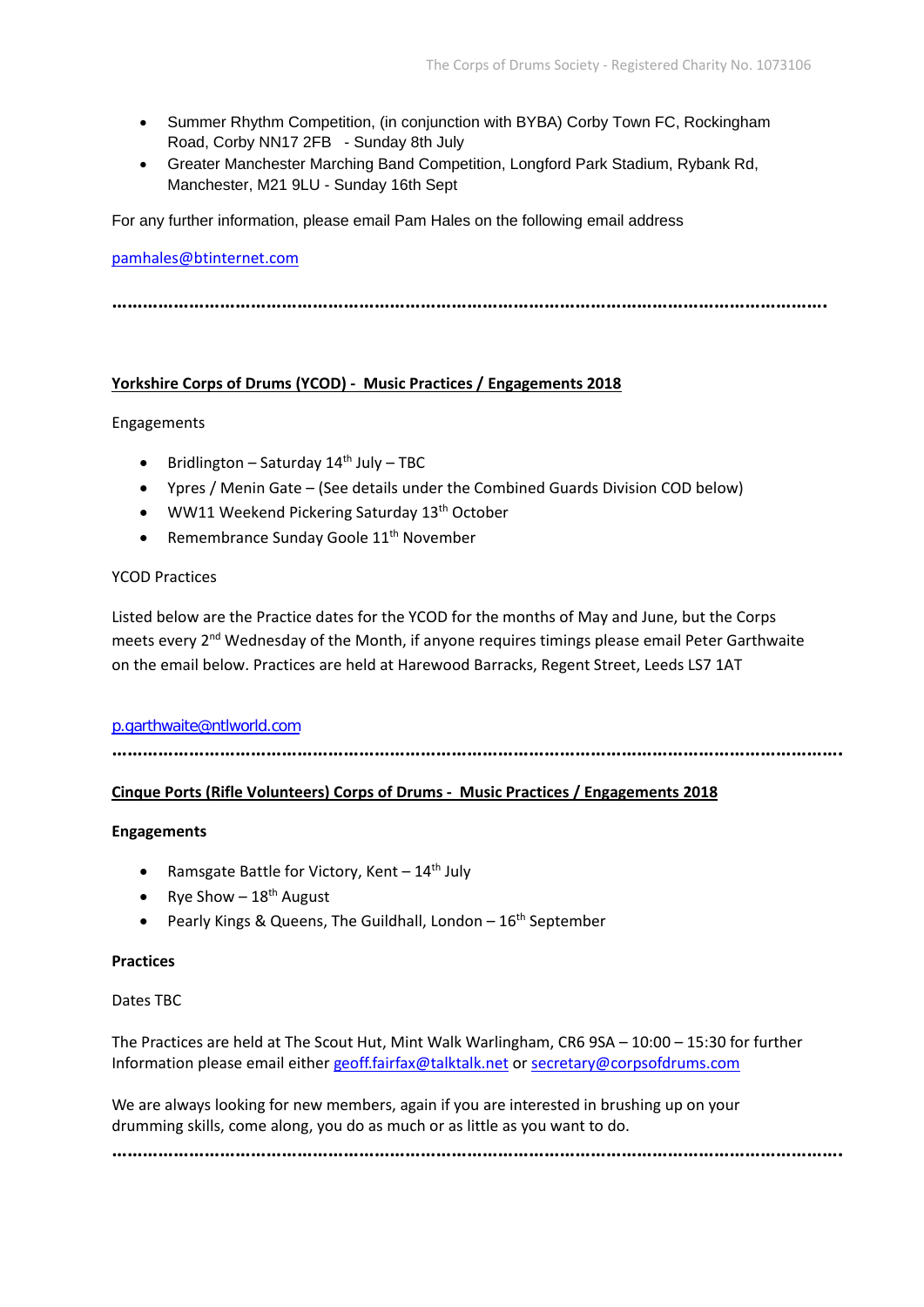## **Guards Division Corps of Drums Association - Music Practices / Engagements 2018**

## **Engagements**

- Ypres/ Menin Gate  $5<sup>th</sup>$   $7<sup>th</sup>$  Oct, Belgium
- Cippeham RBL Remembrance Parade  $-11<sup>th</sup>$  November

## **Practices**

- Sunday  $8<sup>th</sup>$  July Grenadier Guards Association Club, Windsor
- Sunday  $9^{th}$  Sept As above
- Sunday  $14<sup>th</sup>$  Oct As above

## **For further information on any of the above please email Stuart on the email below**

#### [stuartsutton@virginmedia.com](mailto:stuartsutton@virginmedia.com)

**………………………………………………………………………………………………………………………**

## **The Yorkshire Volunteers Corps of Drums**

Practice nights are the 1<sup>st</sup> and 3<sup>rd</sup> Thursday of the month at Standridge Community Centre, Wakefield, West Yorkshire. For further information on joining the YVCOD, please contact David Barlow on the following email

## [Dtb33@btinternet.com](mailto:Dtb33@btinternet.com)

## **…………………………………………………………………………………………………………………………….**

## **Combined Guards Division Corps of Drums Association & YCOD Visit to Ypres**

Below are the details for the planned trip being organised by the Guards Division Corps of Drums Association to Ypres in October.

Friday 5<sup>th</sup> October travel to Belgium Saturday 6<sup>th</sup> October parade and act of remembrance Menin Gate Sunday 7<sup>th</sup> October travel back to UK

We have permission from the local authorities in Ypres to play in the town square for 20 minutes. Then March up to the Menin Gate to participate as spectators in the Last Post Ceremony. (Unfortunately, we cannot take part due to a choir being booked through the Last Post Association).

The object of this is to pay homage to Drummers who gave their lives in the Service of their Country. From WW1 to the present day, we will be laying Wreaths.

The cost of the trip is £214.00 per person, this includes Travel, Accommodation, and Breakfast. There are three pick up points.

The combined corps will play the following marches Ypres and Menin Gate during our parade in Ypres please see flute parts and recording of Menin Gate. The Music parts for these 2 can be obtained from Mark Eldridge or Peter Garthwaite